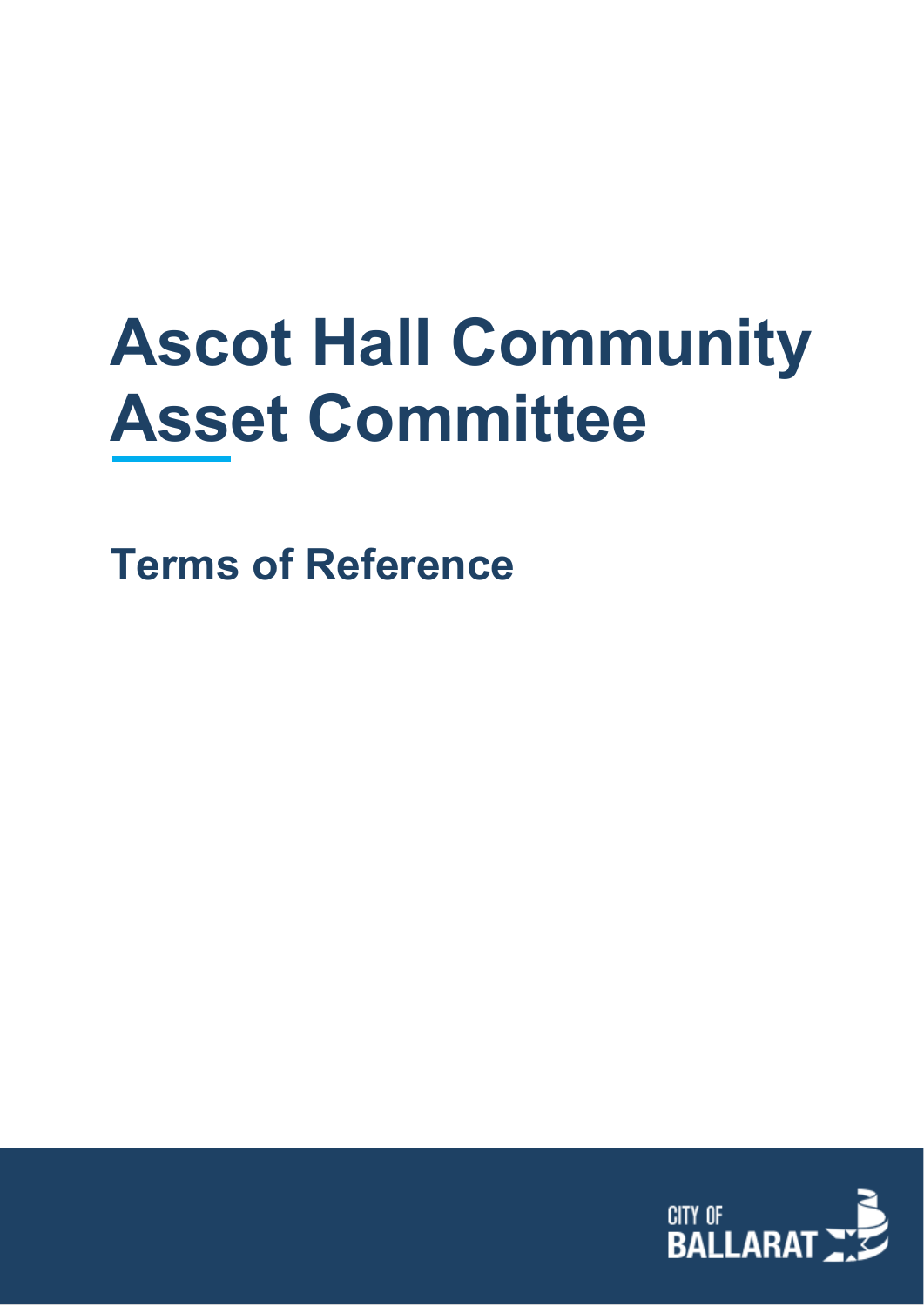

# **Contents**

| 1.               |  |
|------------------|--|
| 2.               |  |
| 3 <sub>1</sub>   |  |
| 4.               |  |
| 5.               |  |
| 6.               |  |
| $\overline{7}$ . |  |
| 8.               |  |
| 9.               |  |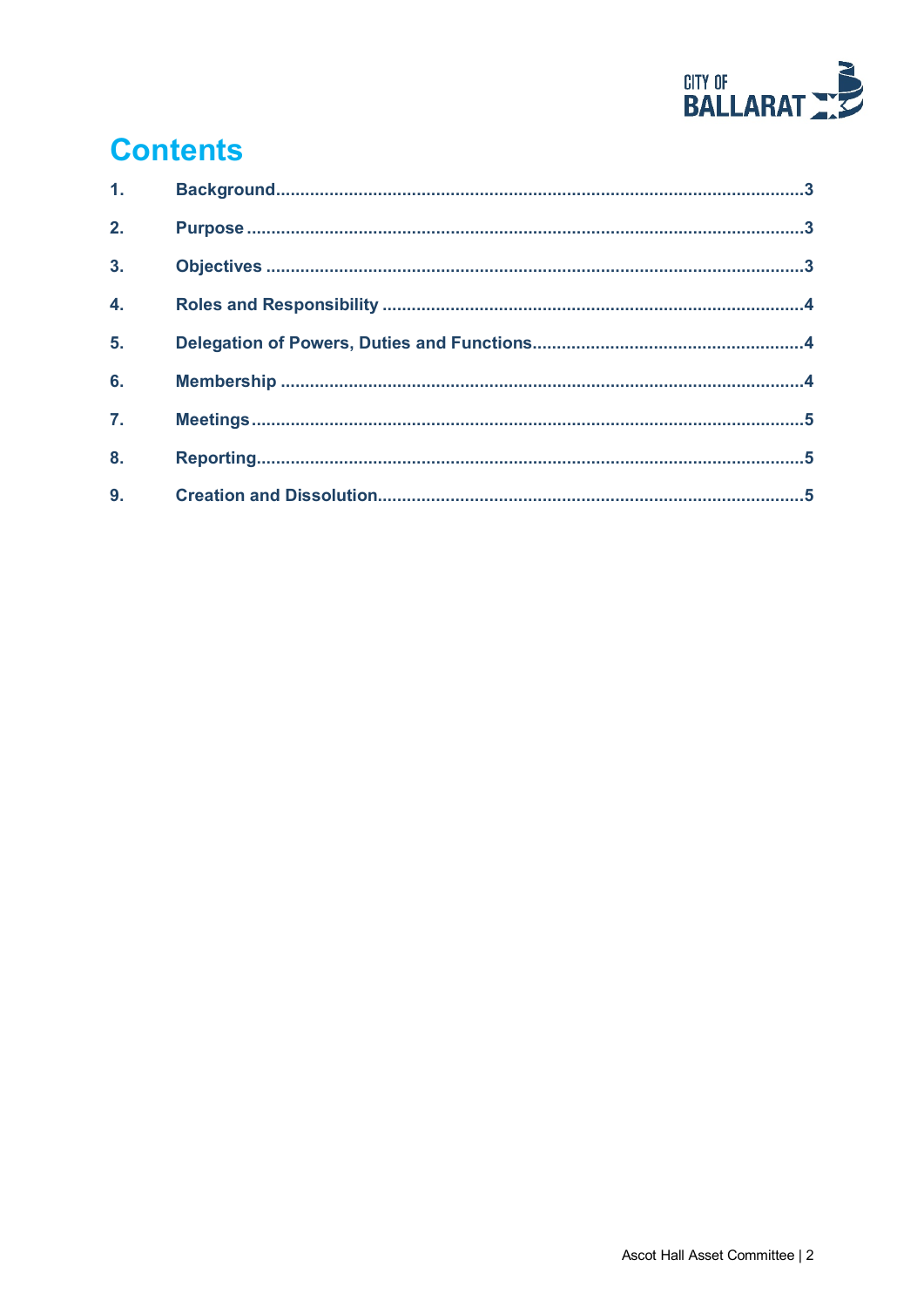

#### <span id="page-2-0"></span>**1. Background**

- 1.1. By this Terms of Reference document, the Ballarat City Council (Council) establishes the Ascot Hall Community Asset Committee (Committee) pursuant to section 65 of the *Local Government Act 2020* (the Act). The Committee is established for the management of the Community Asset known as Ascot Hall.
- 1.2. The members of a Community Asset Committee have the powers, duties and functions as contained in the Instrument of Delegation from the Chief Executive Officer under section 47(1)(b) of the Act and as set out in these Terms of Reference. These Terms of Reference set out the structure and basis on which the Committee can operate on behalf of Council.
- 1.3. These Terms of Reference are authorised by a resolution (R203/20) of Council passed on 12 August 2020.

#### <span id="page-2-1"></span>**2. Purpose**

The Committee is established for the purpose of:

2.1 Encouraging use of the Ascot Hall by the local community and to promote the role played by the hall in enabling engaged participation in community life.

# <span id="page-2-2"></span>**3. Objectives**

The objectives of the Committee are:

- 3.1 Determine hiring fees for the hall.
- 3.2 Develop a public awareness and advertising program relating to the Hall designed to increase community use of the hall.
- 3.3 Manage bookings for the hall.
- 3.4 Draft, with the agreement of Council, a hall hiring agreement.
- 3.5 Identify maintenance needs, prioritise maintenance actions and provide details of remedial actions in annual report to Council.
- 3.6 Be responsible for specific maintenance of the hall and grounds as outlined in the City of Ballarat Facility Maintenance Schedule (addendum1).
- 3.7 Ensure that Council is made aware of any matters that could have an impact on the hall or its users.
- 3.8 Operate, as far as possible, on a self-sufficient basis.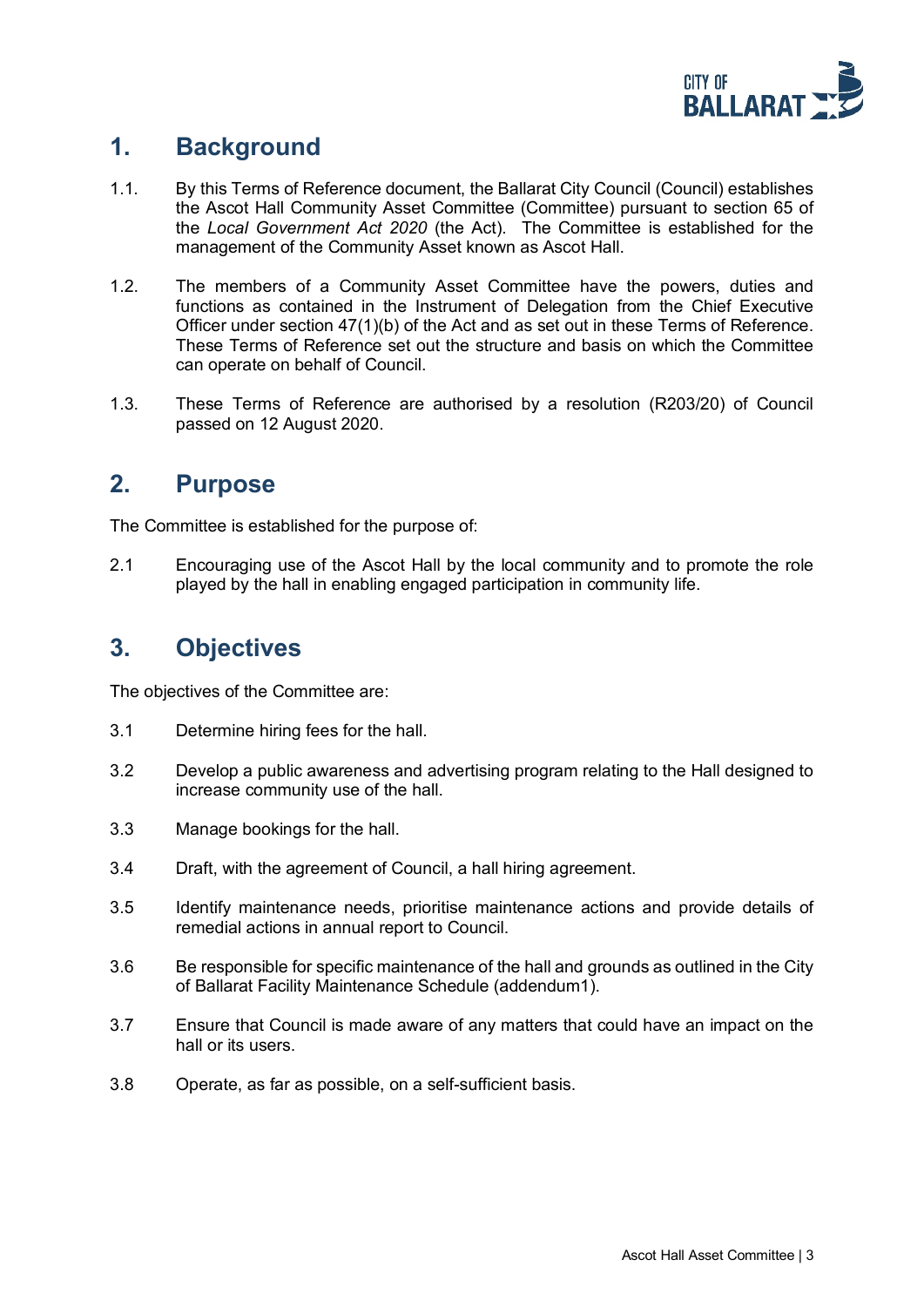

### <span id="page-3-0"></span>**4. Roles and Responsibility**

The role of the Committee is:

- 4.1 to exercise the duties and functions, in accordance with these Terms of Reference and as permitted by the Instrument of Delegation; and
- 4.2 oversee the effective operation of the hall.

#### <span id="page-3-1"></span>**5. Delegation of Powers, Duties and Functions**

- 5.1 In order to fulfil and carry out its purposes and objectives the Chief Executive Officer may delegate to the members of the Community Asset Committee, pursuant to section 47(1)(b) of the *Local Government Act 2020*, the powers, duties and functions set out in the Instrument of Delegation passed at Council on 12 August 2020 (R206/20) and attached to these Terms of Reference.
- 5.2 The powers, duties and functions of Council conferred on the Committee by these Terms of Reference and Instrument of Delegation must be exercised in accordance with any guidelines or policies that Council may from time to time adopt.
- 5.3 Committee members are at all times expected to act in accordance with their responsibilities set out in Council's Governance Rules and the Committee Policy.

#### <span id="page-3-2"></span>**6. Membership**

- 6.1 The Committee will consist of a minimum of 12 community members appointed by Council.
- 6.2. The term of membership will be for a Council term. A re-appointment of committee members must occur by 30 June after each Council election.
- 6.3. Council Officers who attend the meetings of the Committee are to provide advice and support to the Committee; and are not considered Committee members and thus, do not have voting rights.
- 6.4. Each member of the Committee has and may exercise one equal vote on any question before the Committee for determination.
- 6.5. Council will revise the membership and voting rights of each Committee member as it sees fit.
- 6.6. The Committee will elect a Chairperson at its first meeting. The election will be conducted in accordance with Council's Governance Rules.
- 6.7. If the Chairperson is absent from a Committee meeting, the Committee will select a temporary Chairperson to chair the Committee meeting.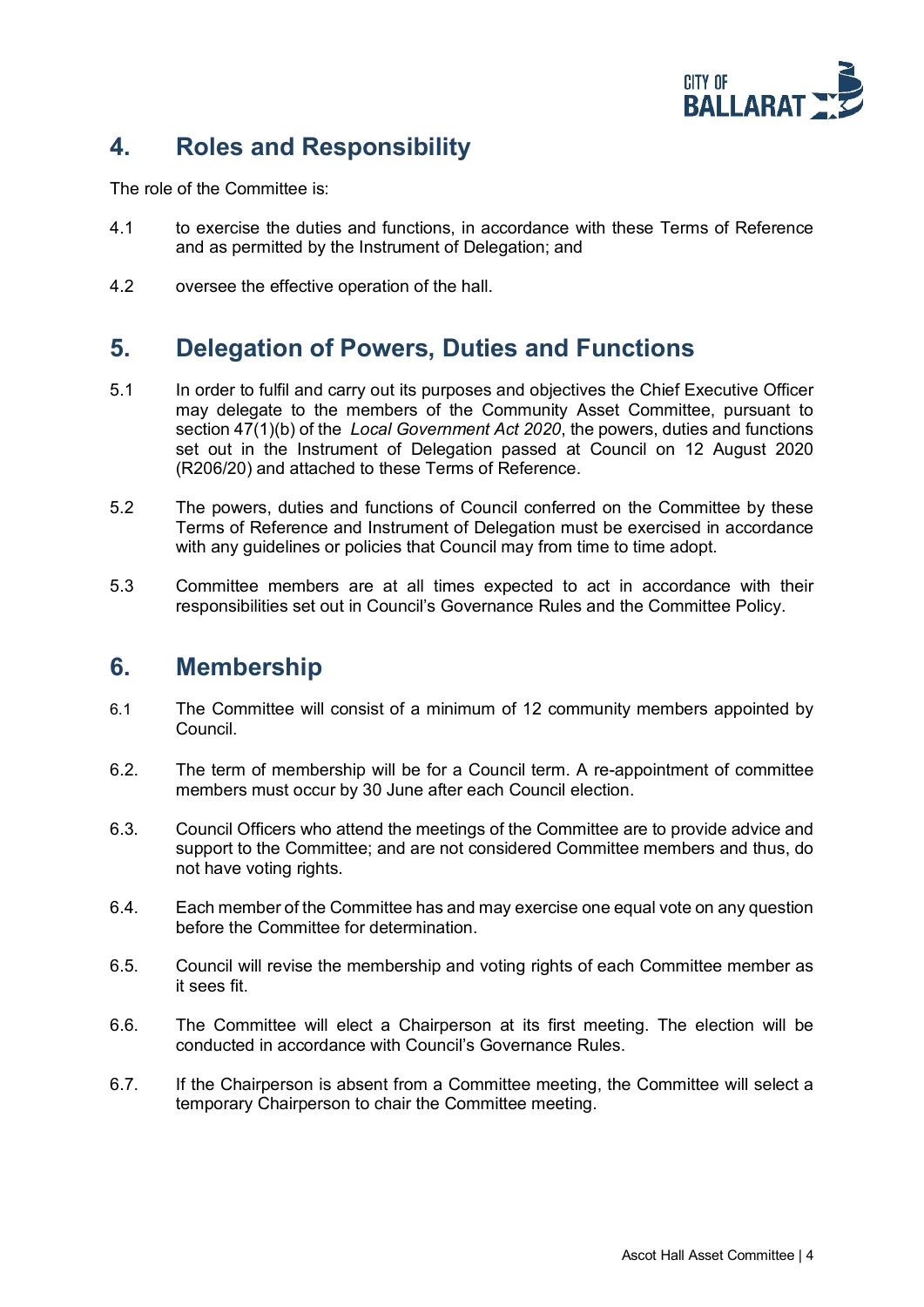

# <span id="page-4-0"></span>**7. Meetings**

- 7.1 Unless Council resolves otherwise, Committee meetings must be conducted in accordance with:
	- Council's Committee Policy; and
	- At the Committee's discretion, as exercised from time to time.
- 7.2 The Committee will meet not less than four times a year or with such other frequency as agreed by the Committee from time to time.
- 7.3 A quorum of the Committee will be half of the members plus one.
- 7.4 Voting will be by a majority of votes by a show of hands. Only members in attendance are entitled to vote. The Chairperson shall have the casting vote in the event of an equality of votes.

#### <span id="page-4-1"></span>**8. Reporting**

The Committee is responsible for taking proper minutes of all meetings and preparing reports for the Committee's consideration in accordance with:

- 8.1 Council's Governance Rules as determined by Council;
- 8.2 Council's Committee Policy;
- 8.3 the Committee's discretion, as exercised from time to time;
- 8.4 Minutes of Committee meetings must be forwarded to the Statutory Compliance Unit immediately after adoption by the Committee.
- 8.5 An annual report on the Committees activities and finances must be reported to Statutory Compliance no later than 30 August each year

#### <span id="page-4-2"></span>**9. Creation and Dissolution**

- 9.1 By these Terms of Reference, the:
	- 9.1.1 Committee is established; and
	- 9.1.2 powers, duties and functions of the Committee members, as set out in the Instrument of Delegation, are delegated.
- 9.2 These Terms of Reference
	- 9.2.1 come into force immediately when the resolution of Council adopting them is made; and
	- 9.2.2 remain in force until Council determines to vary or revoke it.
- 9.3 The Committee must be dissolved by a resolution of Council.